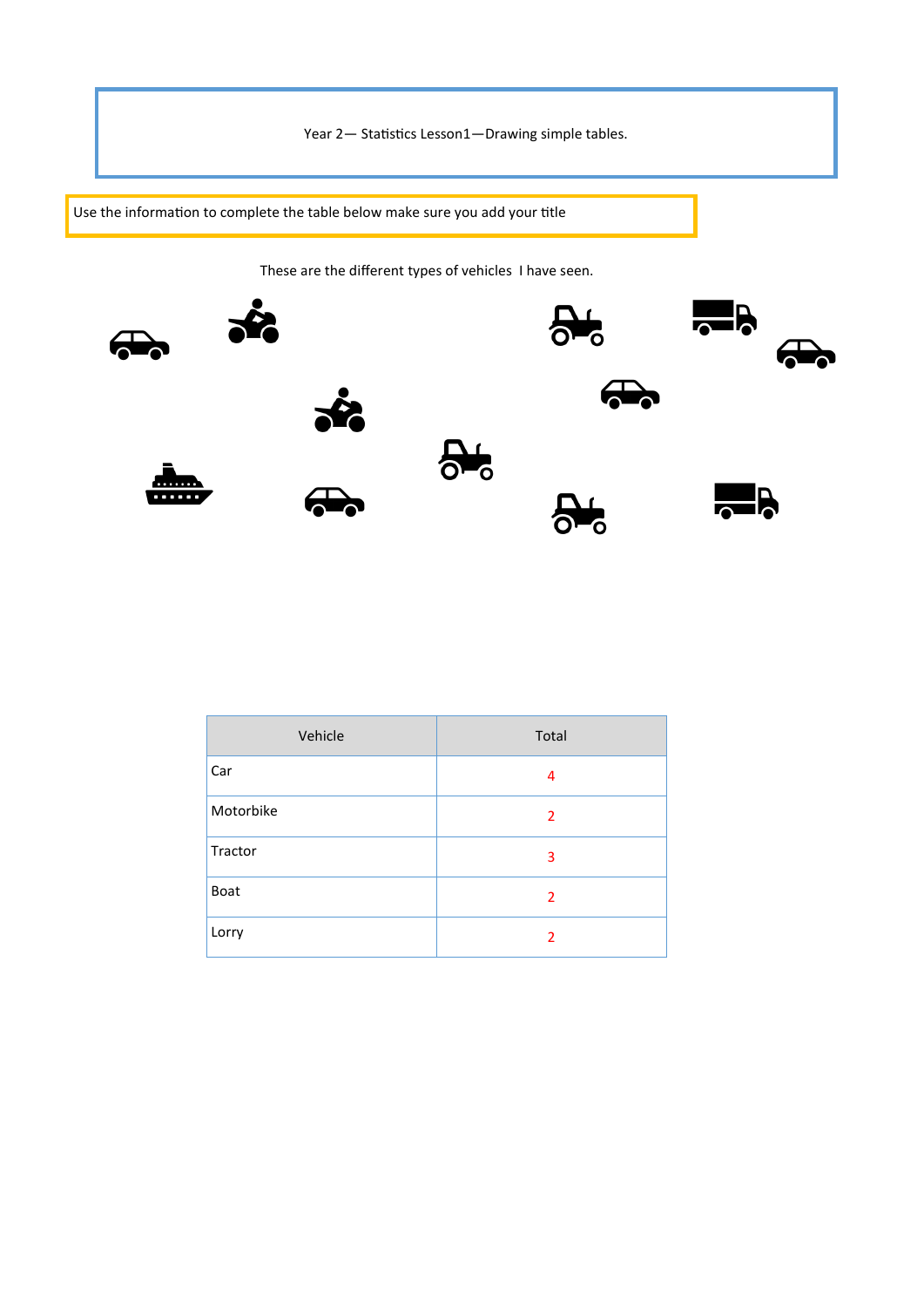

| Colour      | <b>Total</b> |
|-------------|--------------|
| Red         | 5            |
| <b>Blue</b> | 5            |
| Orange      | 3            |
| Green       | 6            |
| Purple      | 9            |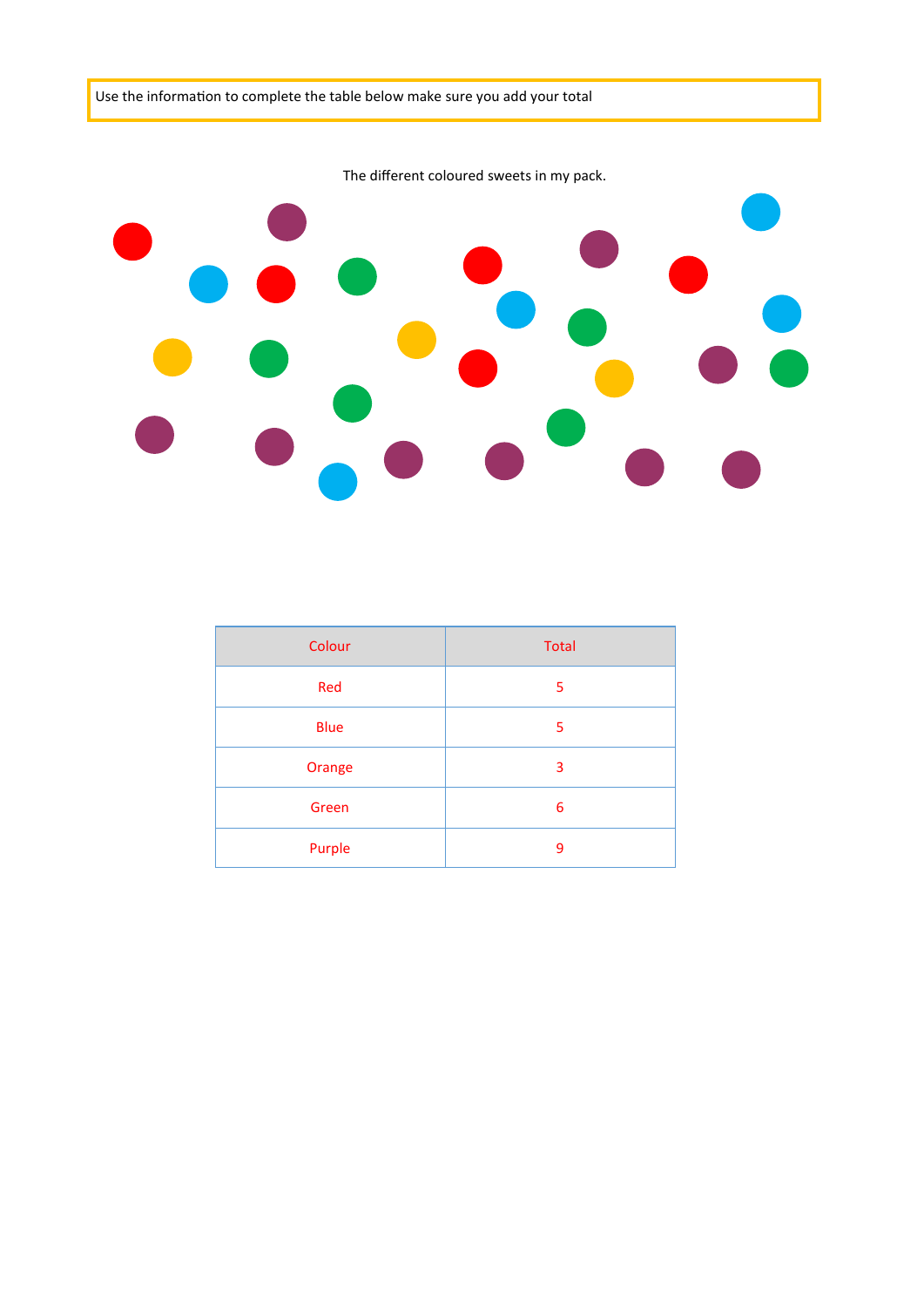Year 2- Statistics Lesson2 - Understanding a tally

Draw the correct tally to match the number

| Number                  | Tally          |
|-------------------------|----------------|
| $\overline{2}$          | $\Box$         |
| $\overline{\mathbf{5}}$ | UH             |
| 8                       | $\ $           |
| 11                      | JH JH 1        |
| 16                      | HAL TAL TAL    |
| 21                      | UY UY UY UY 1  |
| 26                      | Ut Ut Ut Ut Ut |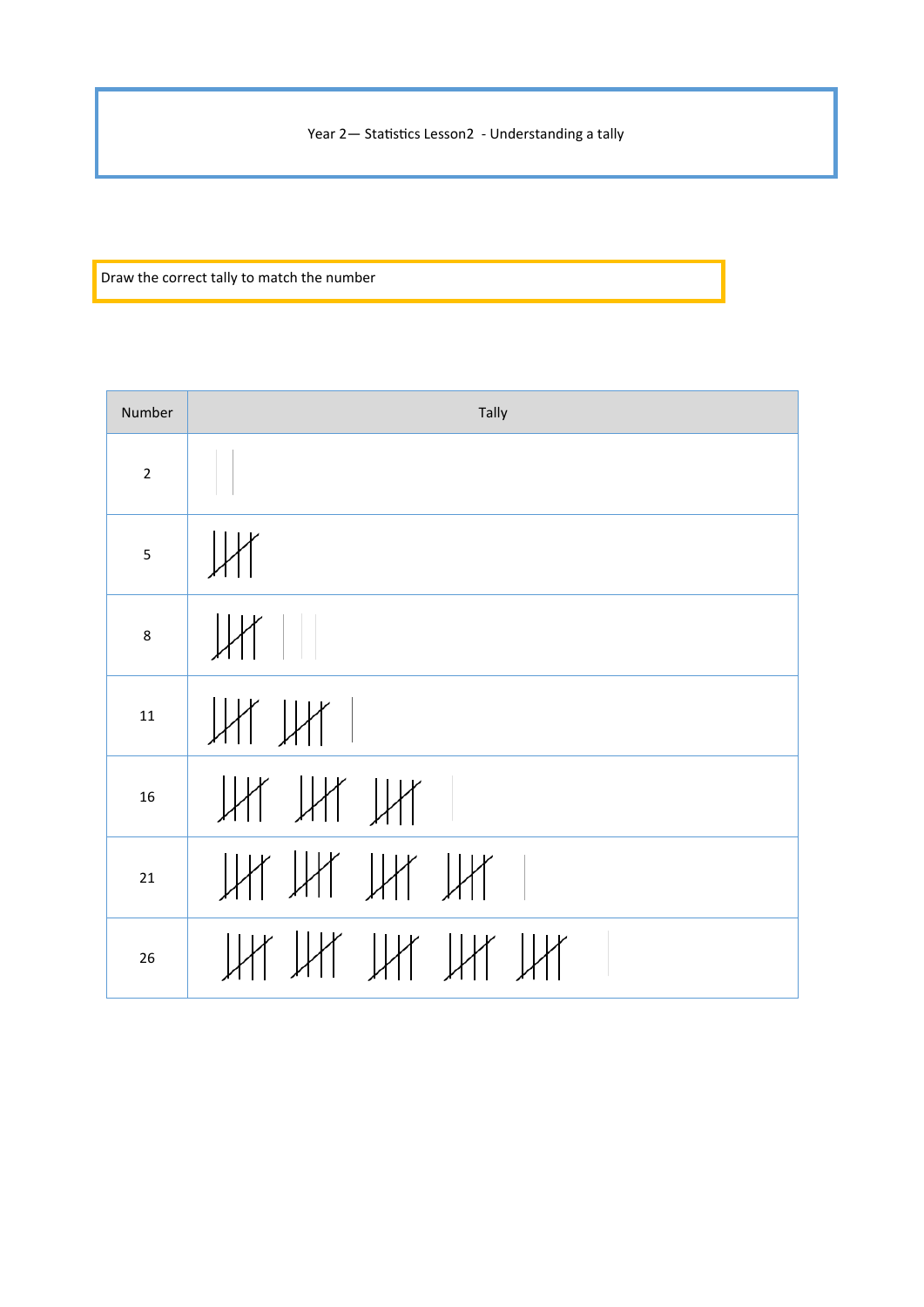Look at the tally carefully. And write the correct number

| Number          | Tally                               |
|-----------------|-------------------------------------|
| $\mathbf{1}$    |                                     |
| $6\phantom{1}6$ | $\mathbb{H}$                        |
| 10              | $\mathbb{H}$ $\mathbb{H}$           |
| 12              | $\parallel$                         |
| 16              | $\mathbb H$ $\mathbb H$ $\mathbb H$ |
| 19              | HHHHHH                              |
| 22              | $HH$ $HH$ $HH$ $HH$ $  $            |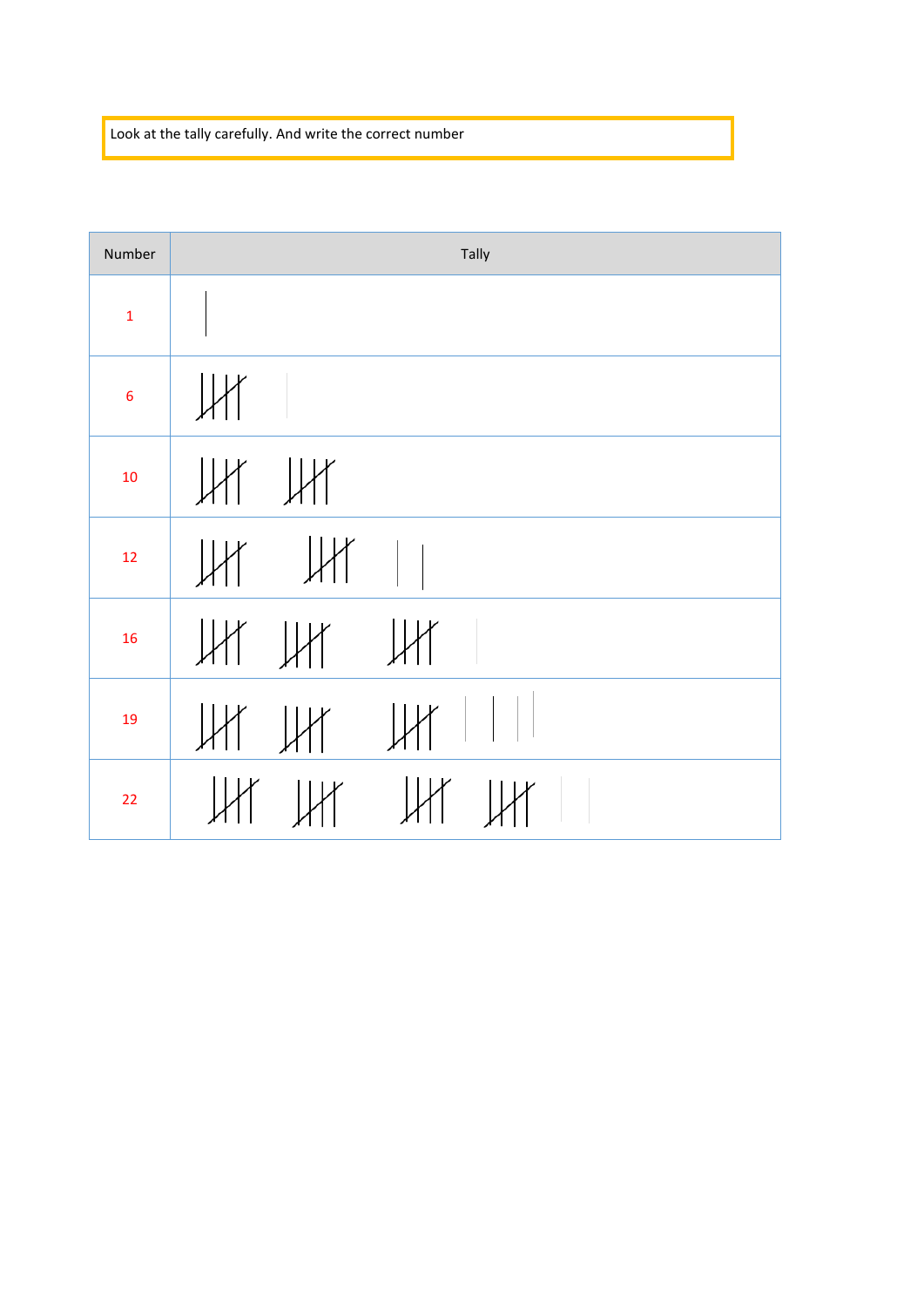Year 2— Statistics Lesson 3—drawing tally charts

Draw a tally chart to show the number of different vehicles I saw.

These are the different types of vehicles I have seen.



| Vehicle   | Tally | Total            |
|-----------|-------|------------------|
| Car       |       | 13               |
| Lorry     |       | $\boldsymbol{6}$ |
| Bike      |       | 4                |
| Aeroplane |       | $\mathbf{1}$     |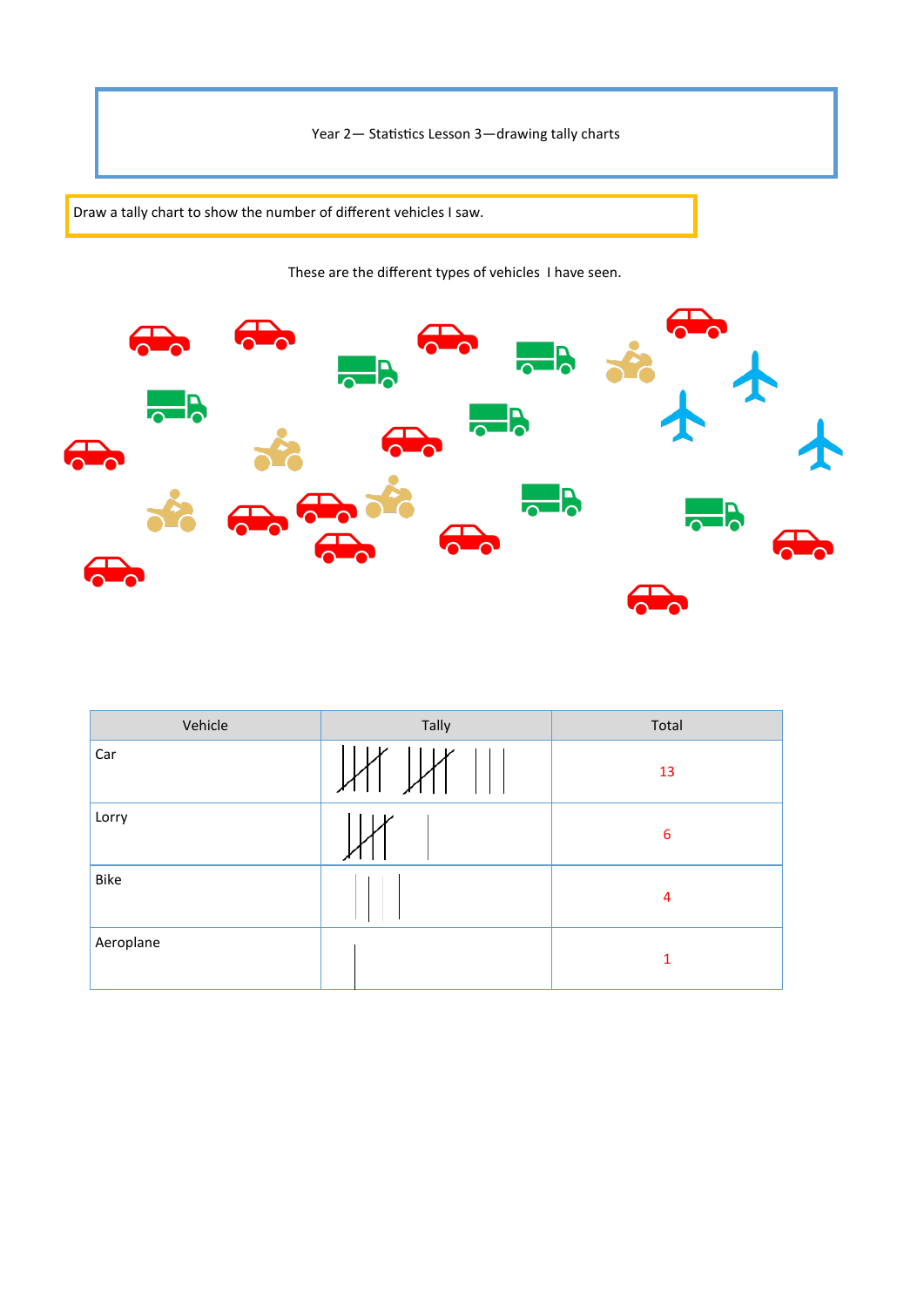

| Colour      | Tally | Total                   |
|-------------|-------|-------------------------|
| Red         |       | $\overline{\mathbf{4}}$ |
| <b>Blue</b> |       | 5                       |
| Green       |       | ${\bf 8}$               |
| Purple      |       | 15                      |
| Orange      |       | 3                       |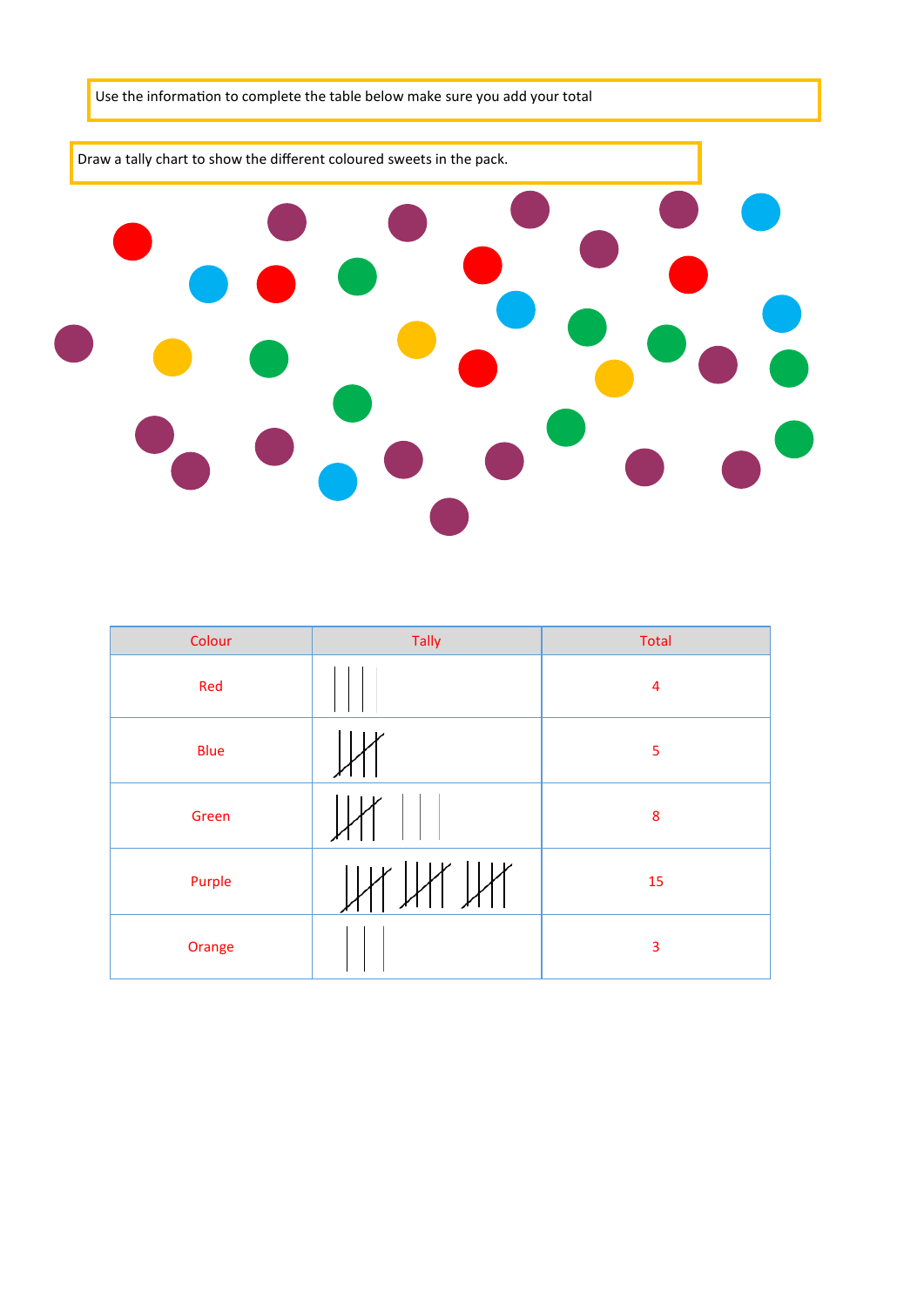Year 2— Statistics Lesson 4—pictograms

Fill in the total in each pictogram.

## A pictogram to show the number of trains I saw each day

|                          | Key         |  |
|--------------------------|-------------|--|
| in and a<br><b>MAAIL</b> | $= 1$ train |  |

| Day      | <b>Tally</b>                                                                        | Total |
|----------|-------------------------------------------------------------------------------------|-------|
| Thursday | Aug Aug Aug<br>$\mathbf{M}$ and $\mathbf{M}$                                        | 4     |
| Friday   | -9-<br><b>REAL PROPE</b>                                                            |       |
| Saturday | As As As As As As                                                                   |       |
| Sunday   | -9-<br>$\int_{\mathbb{R}^n}$<br><b>AND</b><br><b>ANGEL</b><br><b>ALL STATISTICS</b> | 3     |

Fill in the total in each pictogram.

## A pictogram to show the number of pancakes each child ate



| Day  | Tally     | Total |
|------|-----------|-------|
| Mary | 等事        |       |
| John | 4 多 事 事 事 | 6     |
| Amy  | 事典事典事事事典  | 8     |
| Pete |           |       |